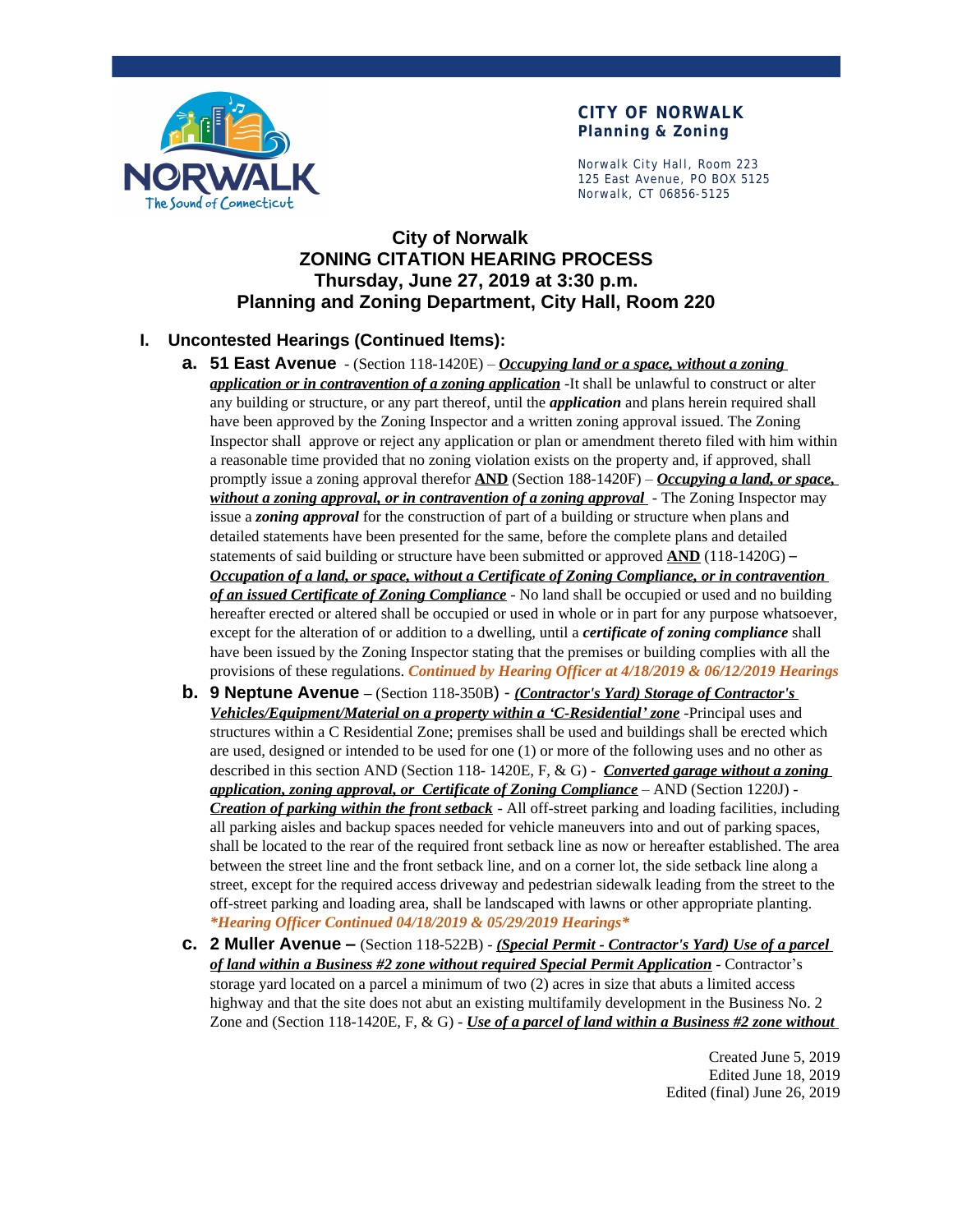

#### **CITY OF NORWALK Planning & Zoning**

Norwalk City Hall, Room 223 125 East Avenue, PO BOX 5125 Norwalk, CT 06856-5125

*an application for zoning approval, obtaining a zoning approval, and obtaining a Certificate of Zoning Compliance***.** *Continued by Hearing Officer for 60 days, on 03/27/2019 Hearing and Continued 30 days at 05/29/2019 Hearing.*

- **d. 12 Fort Point Street** (Sections 118-360(B)(4)(n) and 118-1220(J)) *Storage of more than 1 unregistered vehicle, and/or not in compliance with the setbacks of a 'D-residential zone' and creation of parking within the front setback (30 feet from front property line) of a property located within the 'D-Residential' zone*. Storage of not more than one (1) unregistered motor vehicle, provided that such vehicle is located in accordance with the front, side and rear yard requirements of this zone AND all off-street parking and loading areas shall be arranged in an orderly manner so as to provide safe and convenient access for vehicles and pedestrians using the area. *Continued by Hearing Officer on 2/27/2019 & 04/18/2019 & 05/29/2019 Hearings.*
- **e. 36 Lexington Avenue**  (Section 118-1220(J)) *Creation of a parking area, or utilization of an area, within the front setback, 35 feet from the centerline of the street (Lexington Avenue), within a "Neighborhood Business" zone* - All off-street parking and loading facilities, including all parking aisles and backup spaces needed for vehicle maneuvers into and out of parking spaces, shall be located to the rear of the required front setback line as now or hereafter established. The area between the street line and the front setback line, and on a corner lot, the side setback line along a street, except for the required access driveway and pedestrian sidewalk leading from the street to the off-street parking and loading area, shall be landscaped with lawns or other appropriate planting AND (Section 118-510B) – *Creation of a Contractor's Storage Yard*

*Vehicles/Equipment/Material) on a property within a "Neighborhood Business" zone* - Principal uses and structures. In a Neighborhood Business Zone, premises shall be used and buildings shall be erected which are used, designed or intended to be used for one (1) or more of the following uses and no other. Any use or structure having a gross floor area of five thousand (5,000) square feet or more or requiring fifteen (15) parking spaces or more

shall be permitted subject to the provisions of § 118-451, Site plan review. Properties located within the coastal zone boundary shall be subject to coastal site plan review and all

other requirements of § 118-1110 herein. *Continued by Hearing Officer at 05/29/2019 Hearing*

- **f. 40-42 West Avenue**  (Section 118-1220(J)) *Creation of a parking area, or utilization of an area, within the front setback, on a corner lot (35' from centerline of Garner Street* - All off-street parking and loading facilities, including all parking aisles and backup spaces needed for vehicle maneuvers into and out of parking spaces, shall be located to the rear of the required front setback line as now or hereafter established. The area between the street line and the front setback line, and on a corner lot, the side setback line along a street, except for the required access driveway and pedestrian sidewalk leading from the street to the off-street parking and loading area, shall be landscaped with lawns or other appropriate planting. *Continued by Hearing Officer at 4/18/2019 & 5/29/2019 Hearings.*
- **g. 245 Wilson Avenue** (Section 118-1220J)- *Creation of a parking area, or utilization of an area, within the front setback* - All off-street parking and loading facilities, including all parking aisles and backup spaces needed for vehicle maneuvers into and out of parking spaces, shall be located to the rear of the required front setback line as now or hereafter established. The area